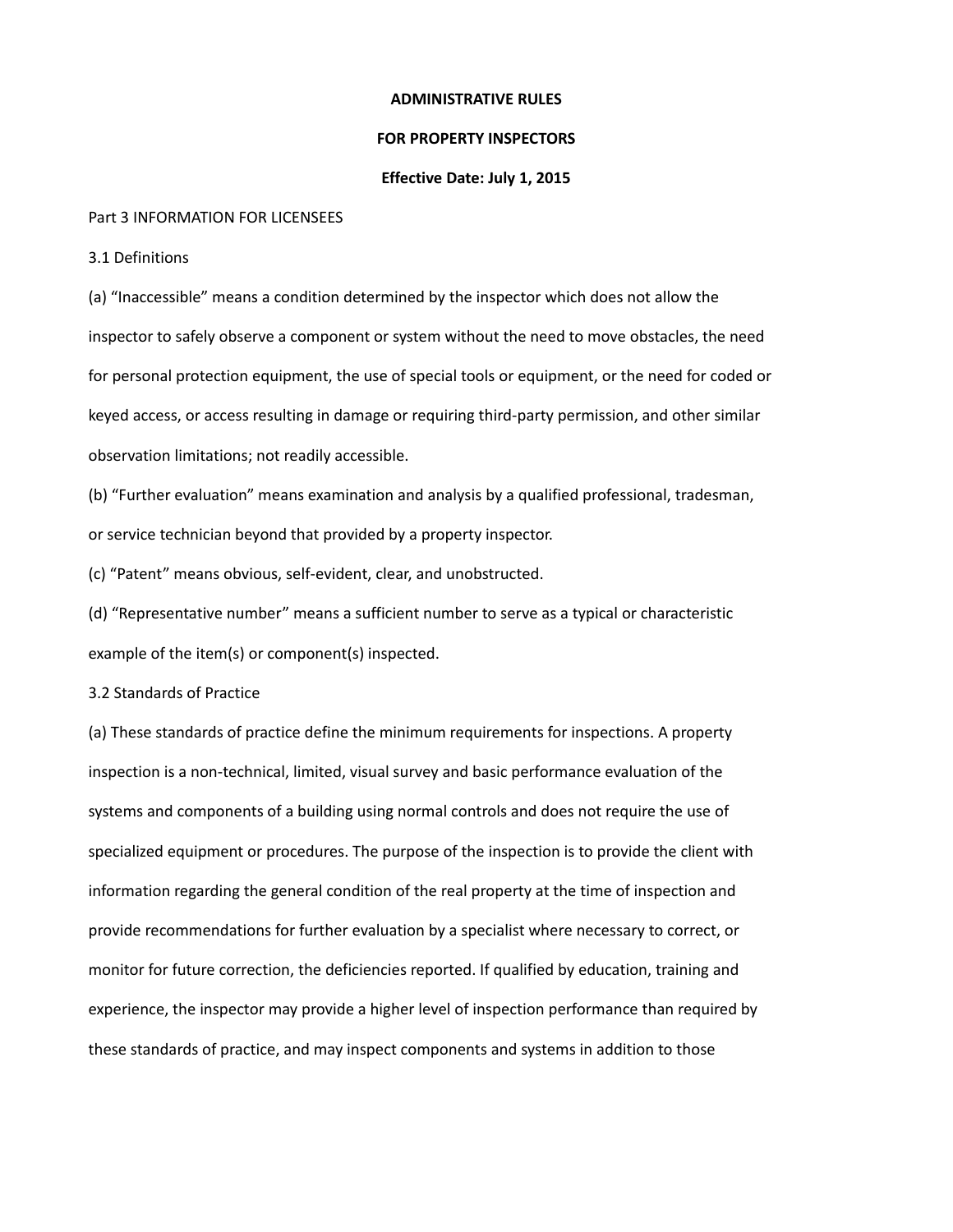described by the standards of practice.

(b) General Standards for Inspection.

The property inspector shall:

(1) operate fixed or installed equipment and appliances in at least one mode with ordinary controls at typical settings;

(2) visually inspect readily accessible, observable installed systems and components from near proximity to the systems and components; and

(3) prepare and deliver a written inspection report covering those systems and components required to be inspected pursuant to subsection (c) below, including recommendations for further evaluation by a specialist where necessary, to the person for whom the inspection was performed within five (5) days unless otherwise agreed to in writing by the client.

- (c) Specific Standards for Inspection.
- (1) When inspecting structural systems the inspector shall inspect:
- (A) the structural components including the foundation, framing, floor structure,

wall structure, ceiling structure and roof structure; and

(B) a representative number of structural components where deterioration is

suspected or where clear indications of possible deterioration exist.

- (2) When inspecting the exterior the inspector shall inspect:
- (A) siding, flashing, and trim;
- (B) all exterior doors;
- (C) attached decks, balconies, stoops, steps, porches, and their associated railings;
- (D) eaves, soffits, and fascias where accessible from the ground level; and
- (E) entryway walkways, patios, driveways, grading, surface drainage, and

retaining walls which are likely to adversely affect the building.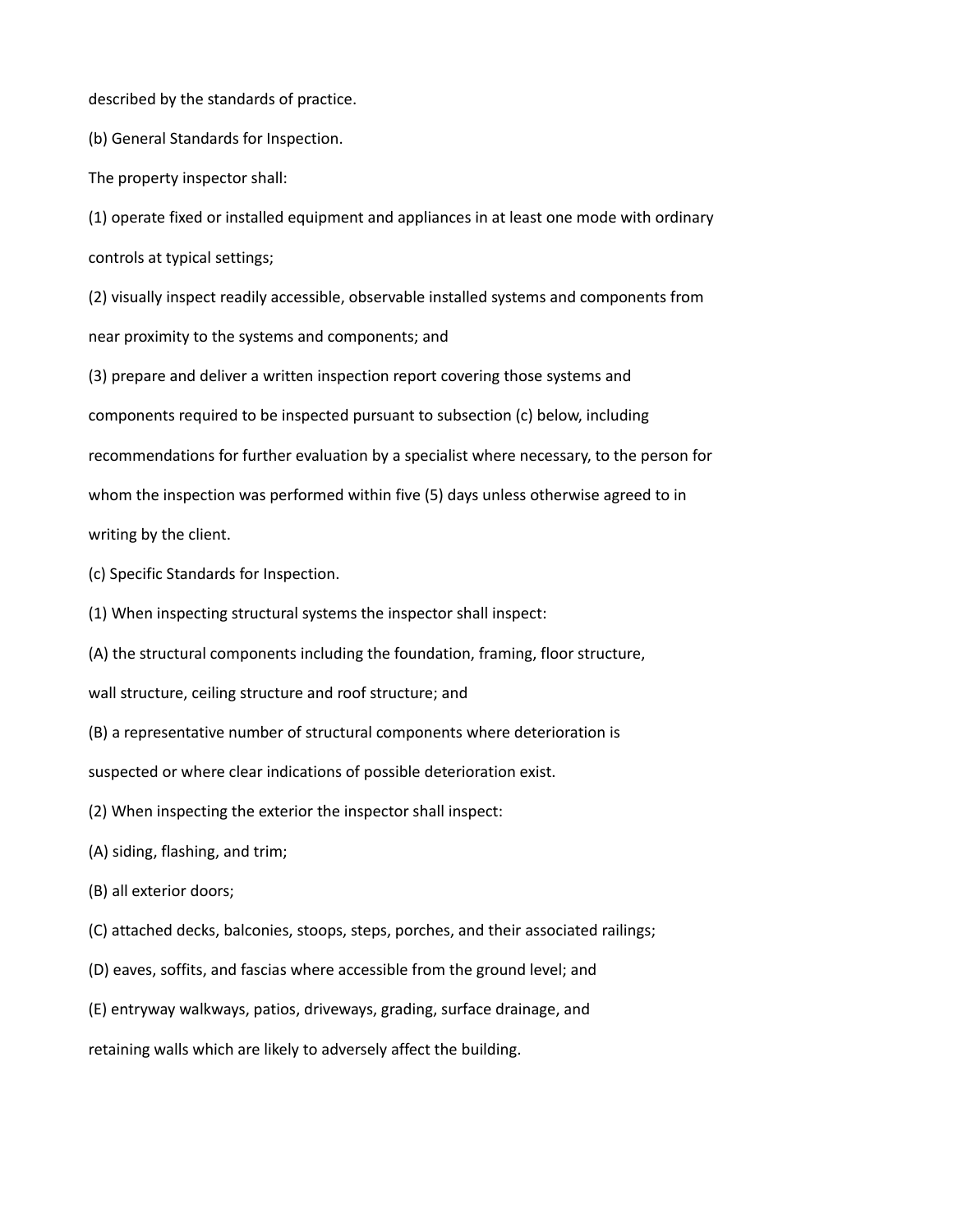- (3) When inspecting roof systems the inspector shall inspect:
- (A) roofing materials;
- (B) roof drainage systems;
- (C) flashing; and
- (D) skylights, chimney exteriors, and roof penetrations.
- (4) When inspecting the plumbing system the inspector shall inspect:
- (A) interior water supply and distribution systems including all fixtures and

faucets;

- (B) drain, waste and vent systems including all fixtures;
- (C) water heating equipment and hot water supply system;
- (D) fuel storage and fuel distribution systems within the structure; and
- (E) drainage sumps, sump pumps, and related piping.
- (5) When inspecting the electrical system the inspector shall inspect:
- (A) service drop;
- (B) service entrance conductors, cables, and raceways;
- (C) service equipment and main disconnects;
- (D) service grounding;
- (E) interior components of service panels and sub panels;
- (F) conductors;
- (G) over-current protection devices;
- (H) a representative number of installed lighting fixtures, switches, and

# receptacles;

- (I) wiring methods;
- (J) the estimated amperage and voltage rating of the service;
- (K) presence of solid conductor aluminum branch circuit wiring; and
- (L) presence and absence of smoke detectors, carbon monoxide detectors, ground

fault circuit interrupters, and arch fault circuit interrupters.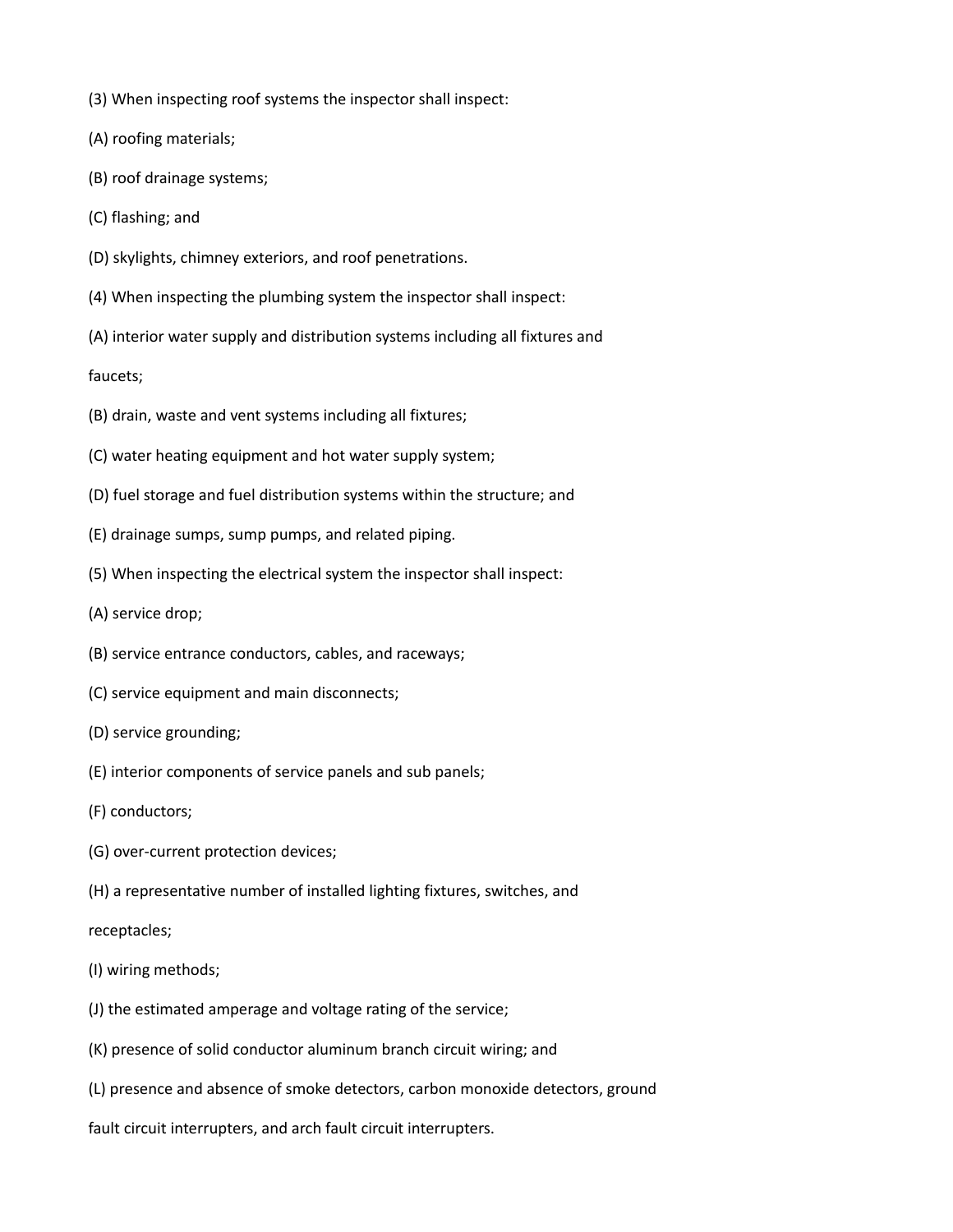(6) When inspecting the heating system the inspector shall open readily accessible panels

and inspect:

- (A) central heating system;
- (B) unitary heating system(s) and wall furnaces;
- (C) distribution system;
- (D) vent systems and chimney exteriors; and
- (E) fuel storage and distribution systems excluding propane tanks.
- (7) When inspecting the air conditioning system the inspector shall open readily
- accessible panels to inspect:
- (A) permanently installed central systems; and
- (B) distribution systems.
- (8) When inspecting the interior the inspector shall inspect:
- (A) walls, ceilings, and floors;
- (B) steps, stairways, and railings;
- (C) countertops and a representative number of installed cabinets;
- (D) garage doors and garage door operators; and
- (E) a representative number of windows and doors.
- (9) When inspecting the insulation and ventilation the inspector shall inspect:
- (A) the presence or absence of insulation and vapor barriers in unfinished spaces;
- (B) ventilation of attics and foundation areas; and
- (C) mechanical ventilation systems.
- (10) When inspecting fireplaces the inspector shall inspect:
- (A) built-in and free-standing fireplaces and heating stoves; and
- (B) chimney exterior and vents.
- (d) The inspection report shall be in writing and shall include:
- (1) the name and license number of each inspector who participated in performing the

inspection;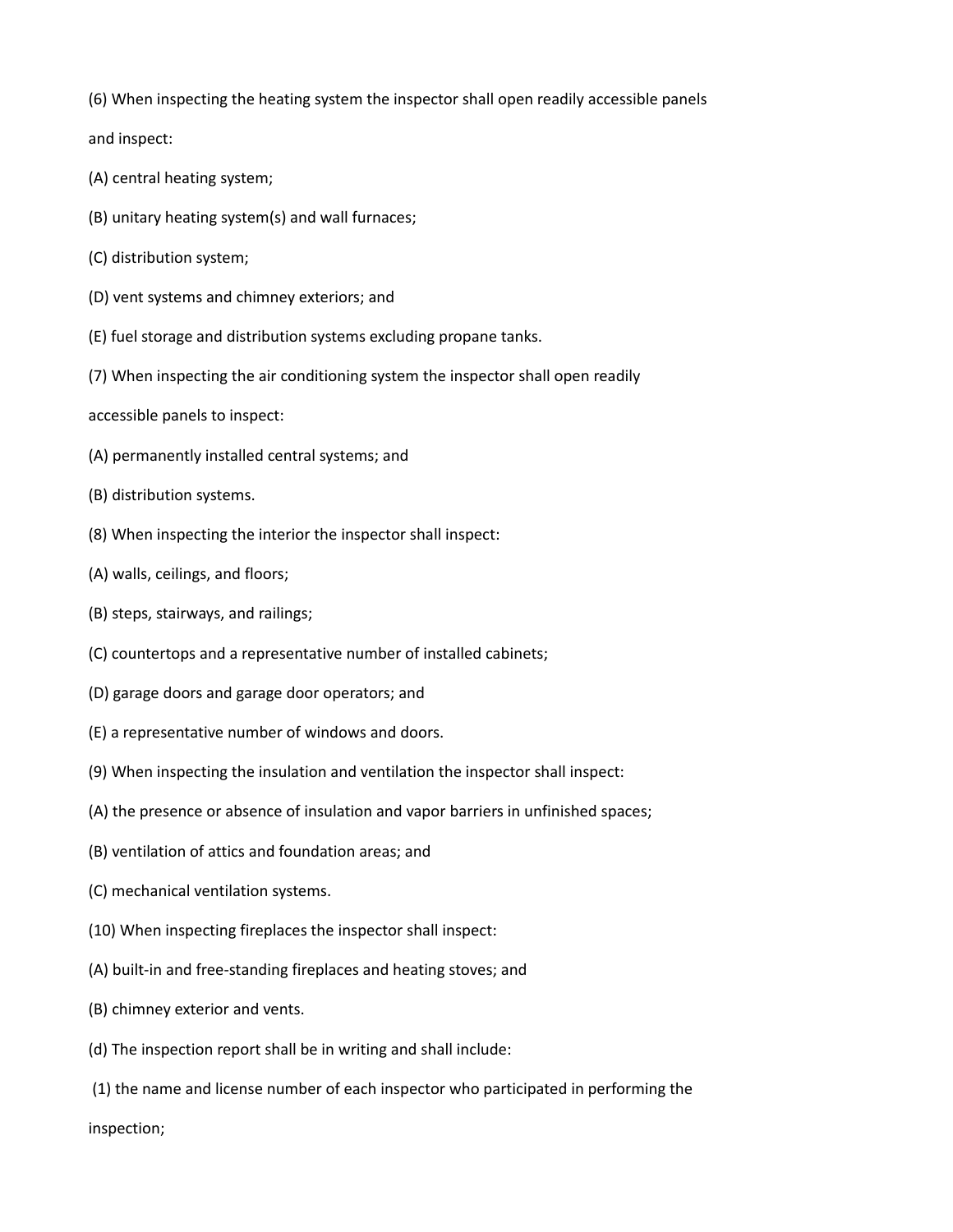(2) the address or other unique description of the property on each page of the report;

(3) the client's name;

(4) a description of the type and distinguishing characteristics of the systems and components required to be inspected pursuant to subsection (c) above;

(5) an explanation of the systems and components inspected that the inspector has reason

to believe or suspect may be significantly deficient, unsafe, functioning improperly, or

near the end of their service lives; and

(6) a recommendation for further evaluation by a specialist where necessary to evaluate

the areas of concern noted in subsection (5) immediately above.

(e) General Limitations. The inspector is not required to:

(1) inspect:

(A) items other than those listed within these standards of practice;

(B) anything buried, hidden, latent, inaccessible or concealed;

(C) detached buildings, decks, docks, fences, or waterfront structures or

equipment, including seawalls, break-walls, and docks;

(D) screening, shutters, awnings, and similar seasonal accessories;

(E) geological and/or soil conditions;

(F) recreational facilities;

(G) erosion control and earth stabilization measures;

(H) concrete flatwork such as driveways, sidewalks, walkways, paving stones or patios;

(I) sub-surface drainage systems;

(J) automated or programmable control systems, automatic shut-offs,

photoelectric sensors, timers, clocks, metering devices, signal lights, lightning

arrestor systems, remote controls, security or data distribution systems, solar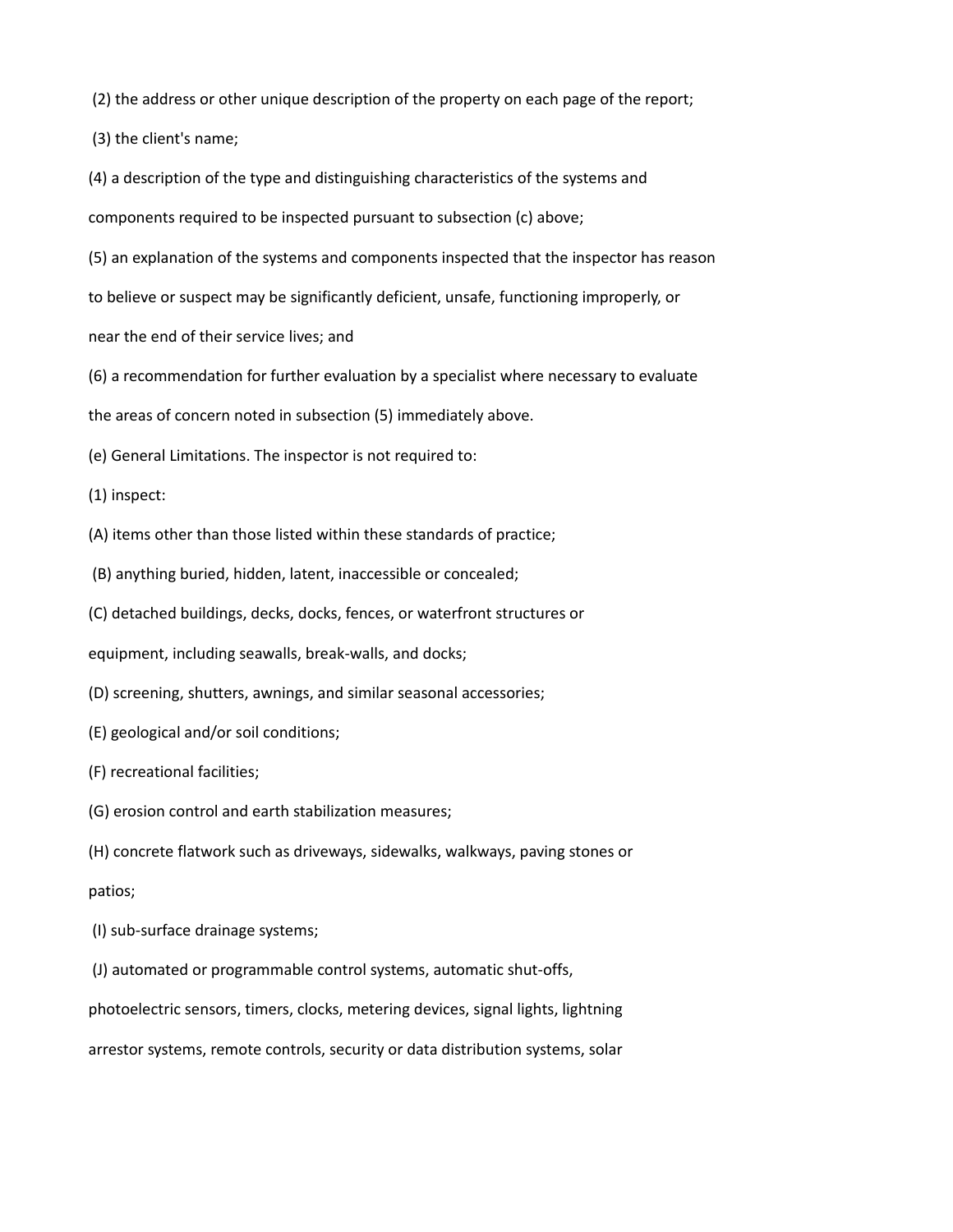panels or smart home automation components;

- (K) elevators;
- (L) antennae;
- (M) interiors of flues or chimneys on or attached to the roof;
- (N) structural components when probing would damage any finished surface or
- where no deterioration is visible or presumed to exist;
- (O) wells, well pumps, or water storage related equipment;
- (P) water conditioning systems;
- (Q) solar systems;
- (R) fire and lawn sprinkler systems;
- (S) private waste disposal and sewer ejector systems;
- (T) low voltage wiring systems and components;
- (U) heat exchangers;
- (V) humidifiers or dehumidifiers;
- (W) electronic air filters;
- (X) mechanical dampers;
- (Y) paint, wallpaper, and other finish treatments; or
- (Z) window or wall mounted air conditioning units;
- (2) report:
- (A) past repairs that appear to be effective and workmanlike except as specifically
- required by these standards;
- (B) cosmetic or aesthetic conditions; or
- (C) wear and tear from ordinary use, provided such wear and tear does not
- otherwise affect the function or safety of an inspected component;
- (3) determine:
- (A) insurability, warrantability, suitability, adequacy, compatibility, capacity,
- reliability, marketability, operating costs, recalls, counterfeit products, product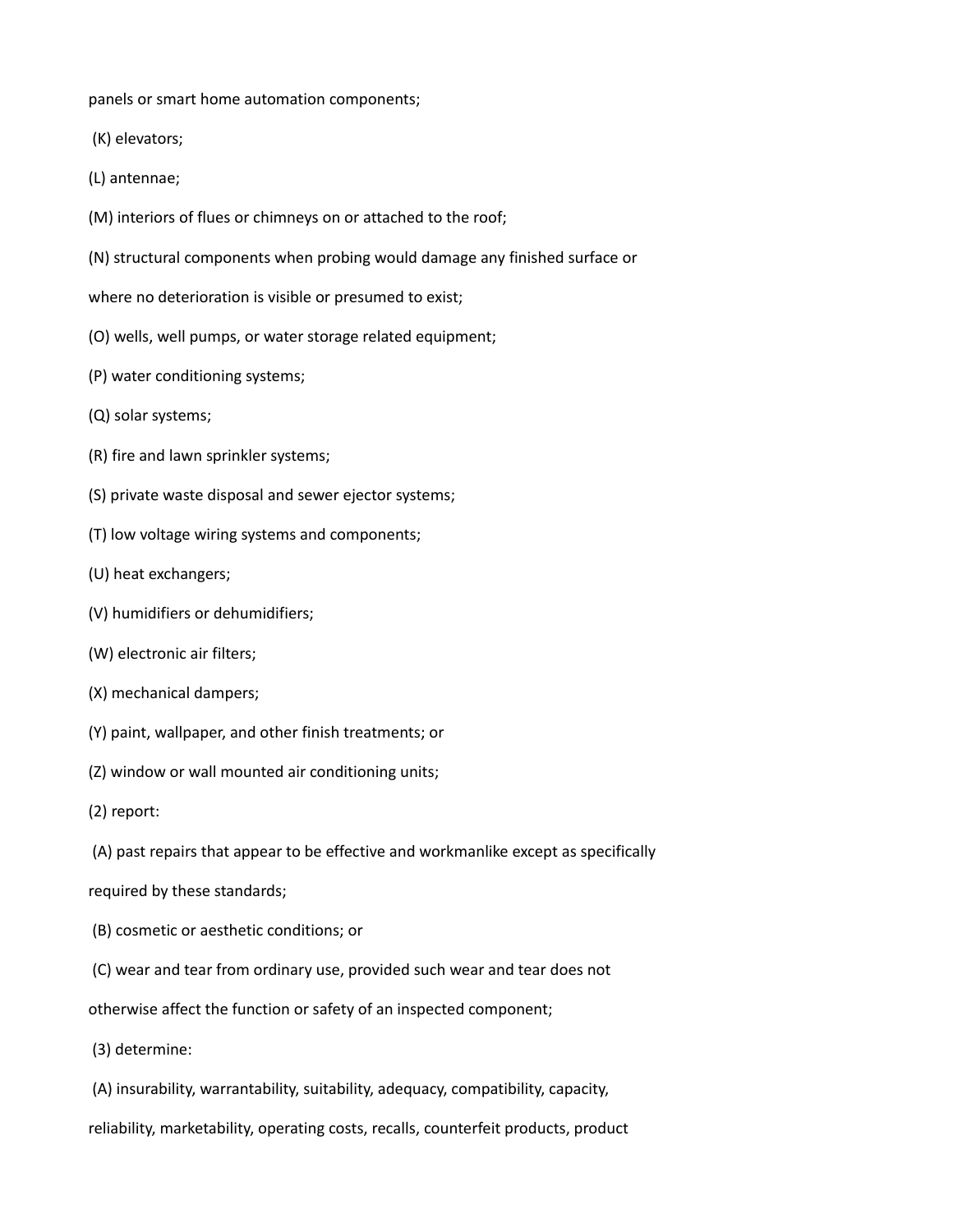lawsuits, life expectancy, exact age, energy efficiency, thermostatic performance, compliance with any code, listing, testing or protocol authority, utility sources, or manufacturer or regulatory requirements;

 (B) the presence or absence of pests, termites, or other wood-destroying insects or organisms; provided, however, that licensees shall report visible and patent evidence of infiltration of pests, termites, or other wood-destroying insects or organisms;

 (C) the presence, absence, or risk of asbestos, lead-based paint, mold, mildew, corrosive or contaminated drywall or any other environmental hazard, environmental pathogen, carcinogen, toxin, mycotoxin, pollutant, fungal presence or activity, or poison; provided, however, that licensees shall report visible and patent evidence of asbestos, lead-based paint, mold, mildew, corrosive or contaminated drywall or any other environmental hazard, toxin, pollutant, fungal presence or activity, or poison;

- (D) types of wood or preservative treatment and fastener compatibility;
- (E) the cause or source of a condition;
- (F) whether water supply and waste disposal systems are public or private;
- (G) water supply quantity or quality;
- (H) amperage, voltage or impedance;
- (I) cooling supply adequacy or distribution balance;
- (J) heat supply adequacy or distribution balance; or
- (K) types of insulation;
- (4) anticipate future events or conditions, including but not limited to:
- (A) decay, deterioration, or damage that may occur after the inspection;
- (B) deficiencies from abuse, misuse or lack of use;
- (C) changes in performance of any component or system due to changes in use or

occupancy;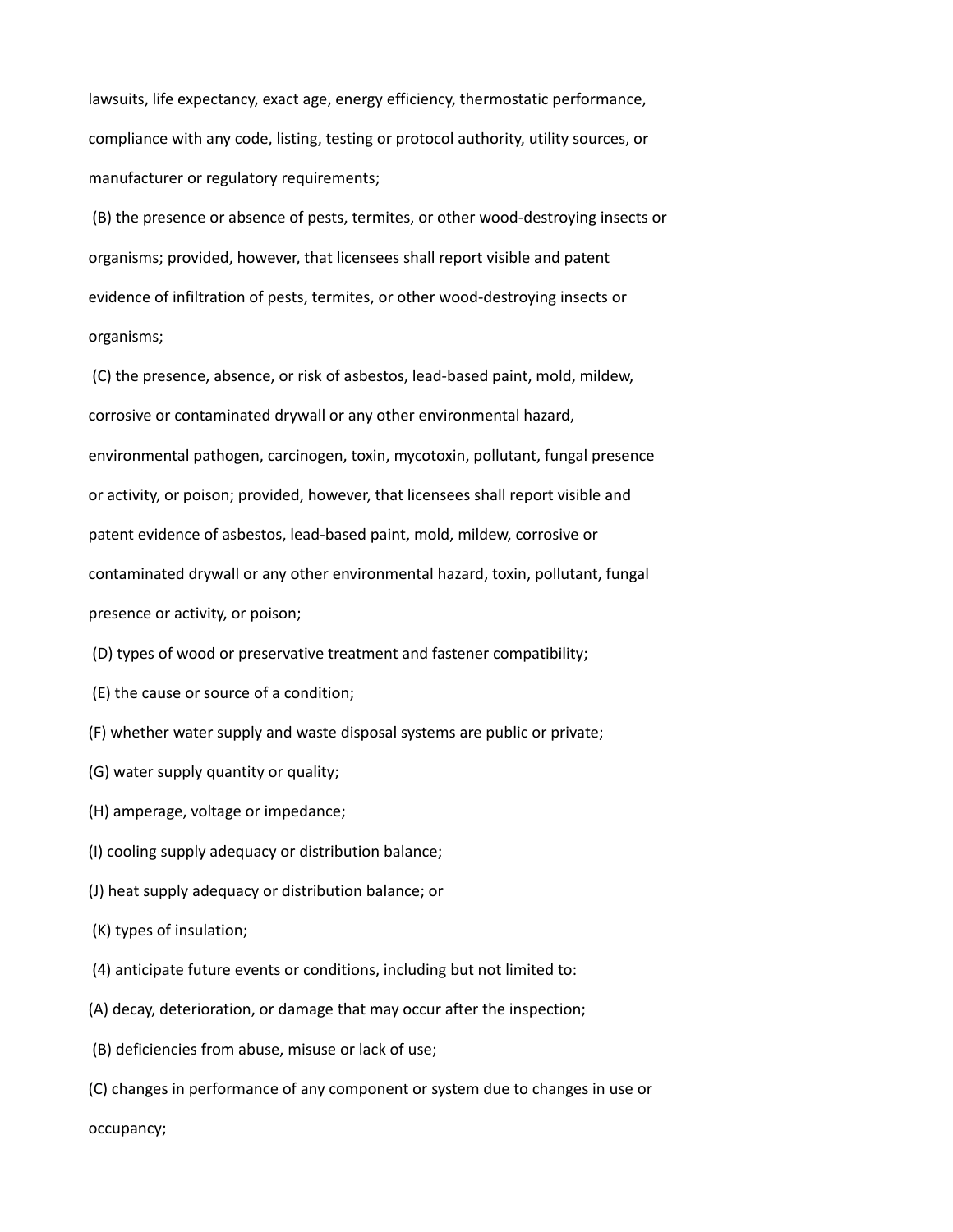(D) the consequences of the inspection or its effects on current or future buyers

and sellers;

(E) common household accidents, personal injury, or death;

(F) the presence of water penetrations; or

(G) future performance of any item;

(5) operate shut-off, safety, stop, pressure or pressure-regulating valves or items requiring

the use of codes, keys, combinations, or similar devices;

(6) designate conditions as safe;

(7) recommend or provide engineering, architectural, appraisal, mitigation, physical

surveying, realty, or other specialist services;

(8) review historical records, installation instructions, repair plans, cost estimates,

disclosure documents, or other reports;

(9) verify sizing, efficiency, or adequacy of the ground surface drainage system;

- (10) verify sizing, efficiency, or adequacy of the gutter and downspout system;
- (11) operate recirculation or sump pumps;
- (12) remedy conditions preventing inspection of any item;
- (13) apply open flame or light a pilot to operate any appliance;
- (14) turn on decommissioned equipment, systems or utility services; or
- (15) provide repair cost estimates or re-inspection services.

(f) In the event of a conflict between specific provisions and general provisions in the standards

- of practice, specific provisions shall take precedence.
- (g) An inspector may depart from the inspection of a component or system required by the

standards of practice only if:

(1) the inspector and client agree the item is not to be inspected;

(2) the inspector is not qualified to inspect the item;

 (3) in the reasonable judgment of the inspector, conditions exist that prevent inspection of an item;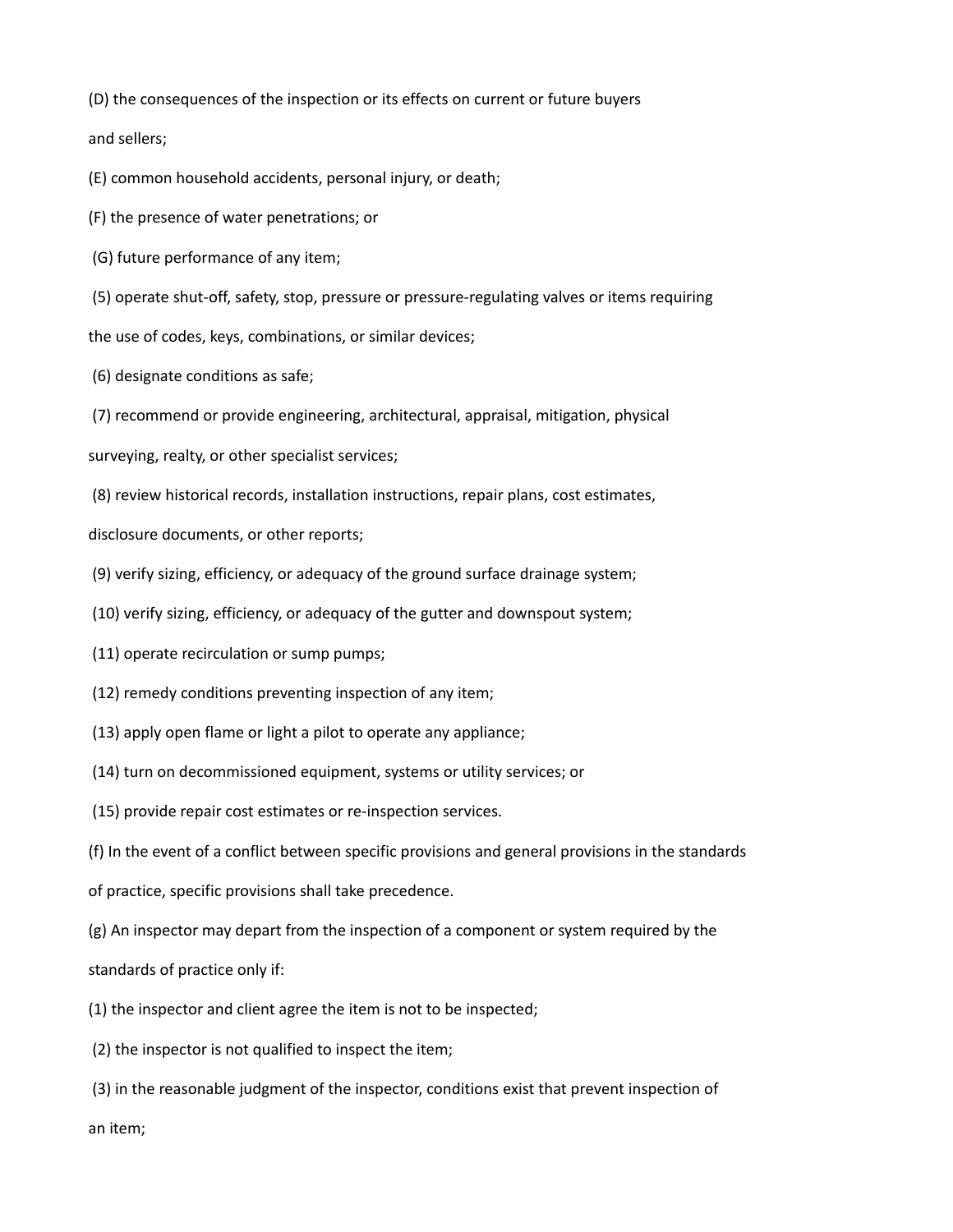(4) the item is a common element of a multi-family development and is not in physical contact with the unit being inspected, such as the foundation under another building or a part of the foundation under another unit in the same building;

 (5) the inspector reasonably determines that conditions or materials are hazardous to the health or safety of the inspector; or

 (6) in the reasonable judgment of the inspector, the actions of the inspector may cause damage to the property.

(h) If an inspector departs from the inspection of a component or system required by the standards of practice, the inspector shall:

(1) notify the client in writing at the earliest practical opportunity that the component or system will not be inspected; and

 (2) make an appropriate notation on the inspection report, stating the reason the component or system was not inspected.

3.3 Unprofessional Conduct; Practice Standards

In addition to the conduct prohibited pursuant to 3 V.S.A. § 129a, the following acts by a property inspector violate essential standards of acceptable and prevailing practice and constitute unacceptable client care:

(a) performing or offering to perform, for an additional fee, any repairs to a structure on which the inspector, or the inspector's company, has prepared a property inspection report in the past 12 months;

(b) inspecting for a fee any property in which the inspector, or the inspector's company, has any financial interest or any interest in the transfer of the property;

(c) offering or delivering any compensation, inducement, or reward to the owner of the inspected property, the broker, or agent, for the referral of any business to the inspector or the inspection company;

(d) soliciting or accepting any compensation, inducement, or reward from contractors, engineers, architects, repair persons, or other providers of property repair services for the referral of any